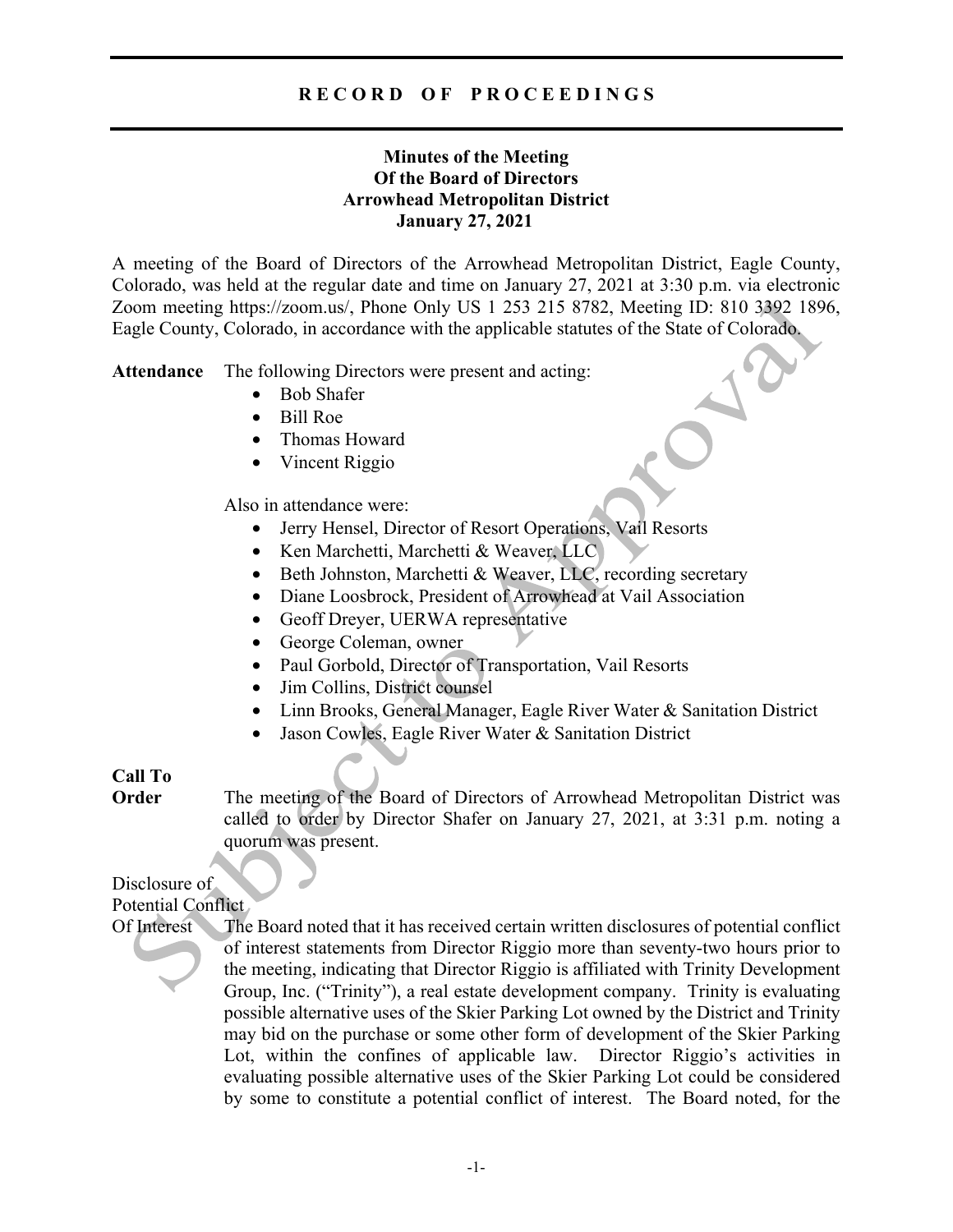#### **Arrowhead Metropolitan District Board of Directors January 27, 2021 Meeting Minutes**

record, that this disclosure is restated at this time with the intent of fully complying with laws pertaining to potential conflicts of interest.

#### **Consideration**

- **Of Agenda** Director Shafer requested that the Transportation discussion be moved to later in the meeting.
- **Public Input** Mr. Coleman urged the Board to fill the vacant seat to assist with the workload.
- **Minutes** The Board reviewed the minutes included in the Board packet and by motion duly made and seconded, it was unanimously

**RESOLVED** to approve the minutes of the meeting of November 18, 2020 as presented.

#### **Accounts**

**Payable** Ms. Johnston confirmed that an updated Accounts Payable report was emailed out to all Board members prior to the meeting.Director Shafer reviewed the Accounts Payable list highlighting the roundabout project invoices. Following discussion and by motion duly made and seconded, it was unanimously

**RESOLVED** to approve the updated accounts payable list.

# **Bachelor Springs Parking**

**Spaces** Mr. Dreyer reviewed the background on the new Bachelor Springs parking spaces. He explained that the Easement Deed included in the packet was prepared by Mr. Collins and would convey the spaces to Arrowhead Metropolitan District consistent with the other roads and parking areas within Bachelor Springs. There was general discussion on the easement and maintenance of the spaces. By motion duly made and seconded, it was unanimously

> **RESOLVED** to approve the Easement Deed dated January 15, 2021 between Knudson Ranch Association Inc and Arrowhead Metropolitan District.

**Action List** The Board reviewed the action list in the packet:

- All short term projects except the Management Agreement were reviewed and deemed completed and could be removed from the log.
- The Encroachment Agreement database was determined to not be needed.
- The paving of pathways on Arrowhead Drive between Aspen Ridge & Aspen Meadow would be revisited if there were funds available from the Upper Cresta Road overlay project.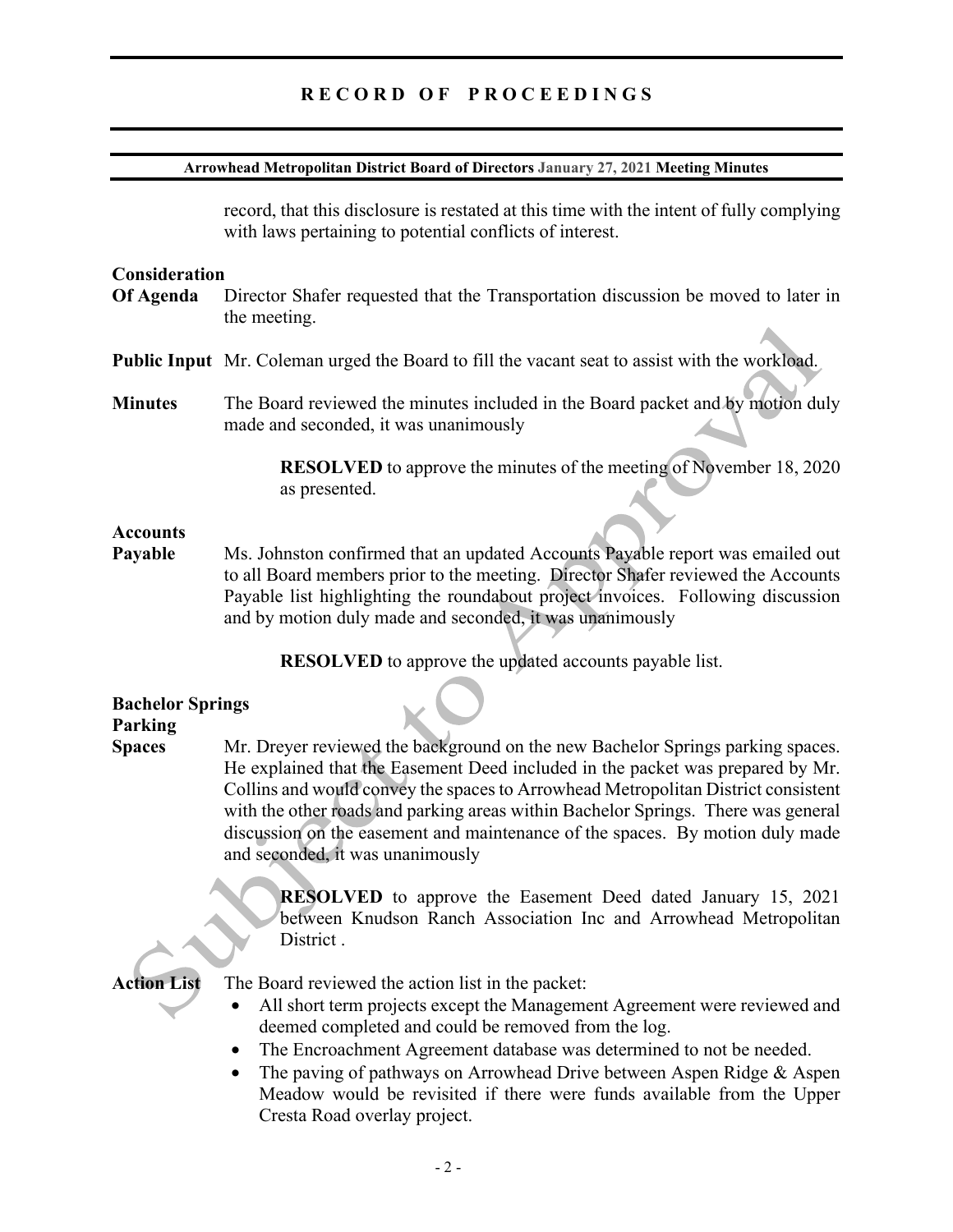#### **Arrowhead Metropolitan District Board of Directors January 27, 2021 Meeting Minutes**

• Director Roe plans to have a draft Operations Plan for the February meeting and needs several agreements for the Appendix. He and Mr. Hensel are working on the summary of capital projects for 2021.

#### **Transportation**

**Service** Mr. Gorbold gave an overview of transportation service for the season to date:

- Ridership of the Arrowhead to Beaver Creek shuttles are down which is expected due to the promotion of ski to and from Beaver Creek due to Covid19 concerns.
- Ridership is flat for on demand service within Arrowhead.
- Transportation is going well and utilizing available resources to ensure adequate service.
- Additional staff has been added recently so extra shuttles could be run if needed during spring break.
- On demand transportation is responding to calls within 20 minutes or less, the service standard, 92% of the time. Between December 19, 2020 and January 3, 2021, service standards were met on 88% of calls.

The Board reported that few complaints had been received so far this season and commended Mr. Gorbold and Mr. Hensel for doing a good job given the difficult circumstances. General discussion was had on how to find ways to improve availability of drivers as that seems to be the largest obstacle to meeting service standards.

# **Transportation**

**Agreements** Ms. Johnston confirmed that the updated Transportation Agreements were distributed via email to the Board prior to the meeting. Directors Shafer and Howard reviewed the agreements explaining the rate breakdown between fixed and actual costs and services provided. General discussion continued on the lack of service standards outlined in the new agreements. Following discussion and upon motion duly made and seconded it was unanimously



**RESOLVED** to approve the First Amendment to the Arrowhead Metropolitan District Transportation Services Letter Agreement dated November 1, 2020 between The Vail Corporation and Arrowhead Metropolitan District; and

**FURTHER RESOLVED** to approve the First Amendment to the Intervillage Transportation System Agreement dated November 1, 2020 between The Vail Corporation, Beaver Creek Metropolitan District, and Arrowhead Metropolitan District.

**AVA Update** Mr. Coleman reviewed the following activity for Arrowhead at Vail Association: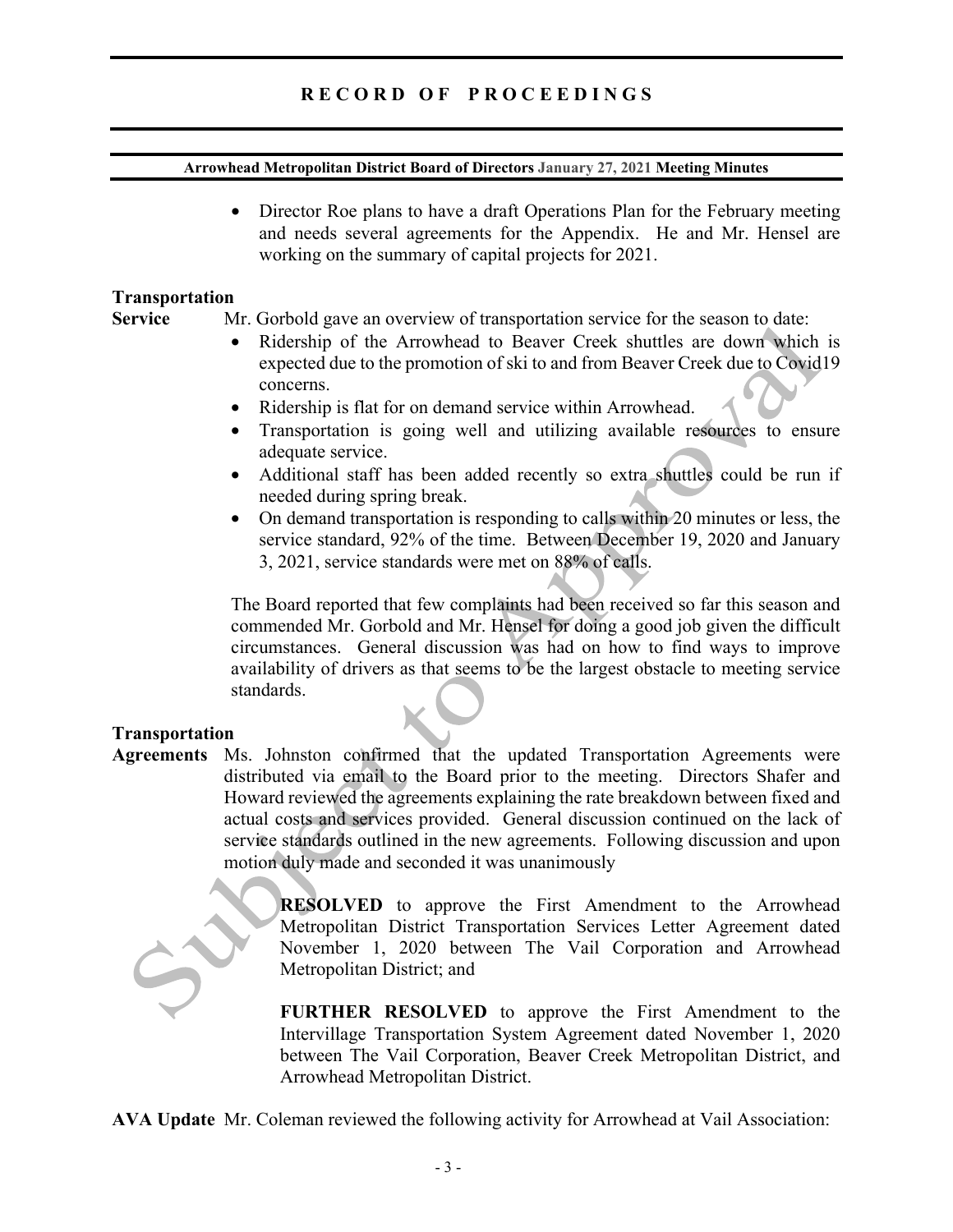#### **Arrowhead Metropolitan District Board of Directors January 27, 2021 Meeting Minutes**

- The AVA Board is supportive of the District roundabout project.
- There was an HOA President's meeting held to update Arrowhead Association boards on activities and projects going on including the lighting update, parking lot overlay, trail maps, road work, and mountain camera.
- A community survey is being sent to all owners and residents to determine desired enhancements or additional amenities for the community.
- Renovations are being done at the tennis courts to install pickleball courts (west)and a gas barbeque (east).
- Discussions are ongoing on how to mitigate an increase of dog feces left in the community.

Director Shafer introduced Ms. Loosbrock who replaced Mr. Smith as president of the AVA Board.

# **Lighting**

**Study** Director Roe and Mr. Hensel reviewed recently received information on the suggested fixtures for the parking lot, streets and other lights to be replaced by the Metropolitan District. A detailed cost package is being prepared for Board review at the February meeting and general discussion continued on the project. Mr. Hensel reviewed the sample fixtures that have been installed and requested feedback from residents and Boards.

# **Operations**

**Report** Mr. Hensel reported:

- Alpine Engineering is working on preparing the Upper Cresta Road bid packet that will be sent out at the end of February. There are no changes expected to the estimated project cost or budget.
- A new Operations Manager for Arrowhead and additional staff has been hired. Mr. Hensel plans to introduce the new Operations Manager to the
- Board at the February meeting.
- There was general discussion on using solar power options for some of the lighting being replaced and ownership and responsibility of the lighting within Arrowhead.

Ms. Johnston confirmed that the Assignment of Easement for the Riverdance Ponds was emailed to the Board prior to the meeting. Mr. Hensel gave background on the easement and that it gave the District permission to perform maintenance around the ponds. Mr. Hensel and Mr. Collins explained that the easement had not been signed over at the time all other property was transferred to the District. Following discussion and upon motion duly made and seconded it was unanimously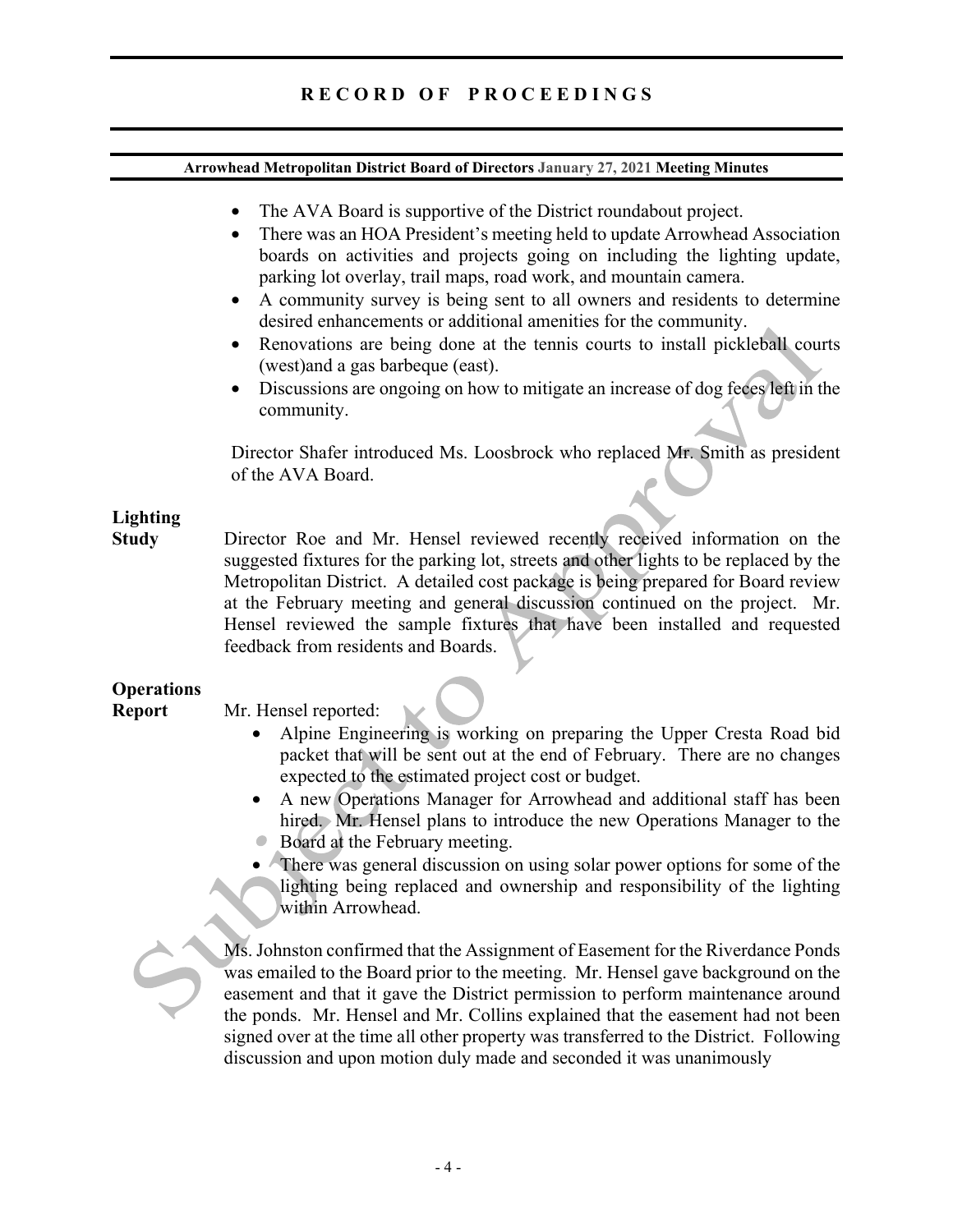#### **Arrowhead Metropolitan District Board of Directors January 27, 2021 Meeting Minutes**

**RESOLVED** to approve the Assignment of Easement, Arrowhead at Vail – Filing No. 26 Pond and Grading Easement dated January 27, 2021 between Vail/Arrowhead Inc and Arrowhead Metropolitan District.

#### **Roundabout**

**Update** Director Shafer gave an update on the permit status, surveys and the project design, reviewing the timeline to submit the project to CDOT. Once CDOT gave final approval of the design, costs could be determined and the District could engage cost share partners and start public outreach. General discussion continued on maintenance, lighting, on-going responsibility, trails connections, and ideas for presentation to the cost share partners and public. Mr. Collins recommended that the District work with Eagle County when ready to move forward with CDOT on the Roundabout project.

## **Financial**

#### **Statements &**

- **Sales Tax** Mr. Marchetti reviewed the financial statements explaining they were preliminary for year ending 2020. Mr. Marchetti noted that the District fund balance increased despite the pandemic challenges. Discussion turned to sales tax collection and how to verify retailers and short term rentals were reporting and remitting the tax. Mr. Marchetti and Ms. Johnston gave an update on discussions with the Arrowhead Design Review Committee, Host Compliance and other options for outreach and collection. The Board requested additional time be set aside at the February meeting to review the 2020 sales tax collections.
- **Legal** Mr. Collins recommended that the District look into signage for Cresta Road to permit only authorized bike riding as a way to limit the District's liability.

# **Executive**

**Session** By motion duly made and seconded it was unanimously

**RESOLVED** to enter into executive session at 5:20 p.m.pursuant to C.R.S.  $§24-6-402(4)$ (e), for the purpose of determining positions relative to matters that may be subject to negotiations, developing strategy for negotiations, and instructing negotiators.

The board adjourned from executive session at 6:20 p.m.

# **Future**

**Meetings** The Board confirmed the next meeting for February 24, 2021, starting at 3:30 p.m., to be held via Zoom.

**Adjournment** There being no further business to come before the Board, by motion duly made and seconded, it was unanimously